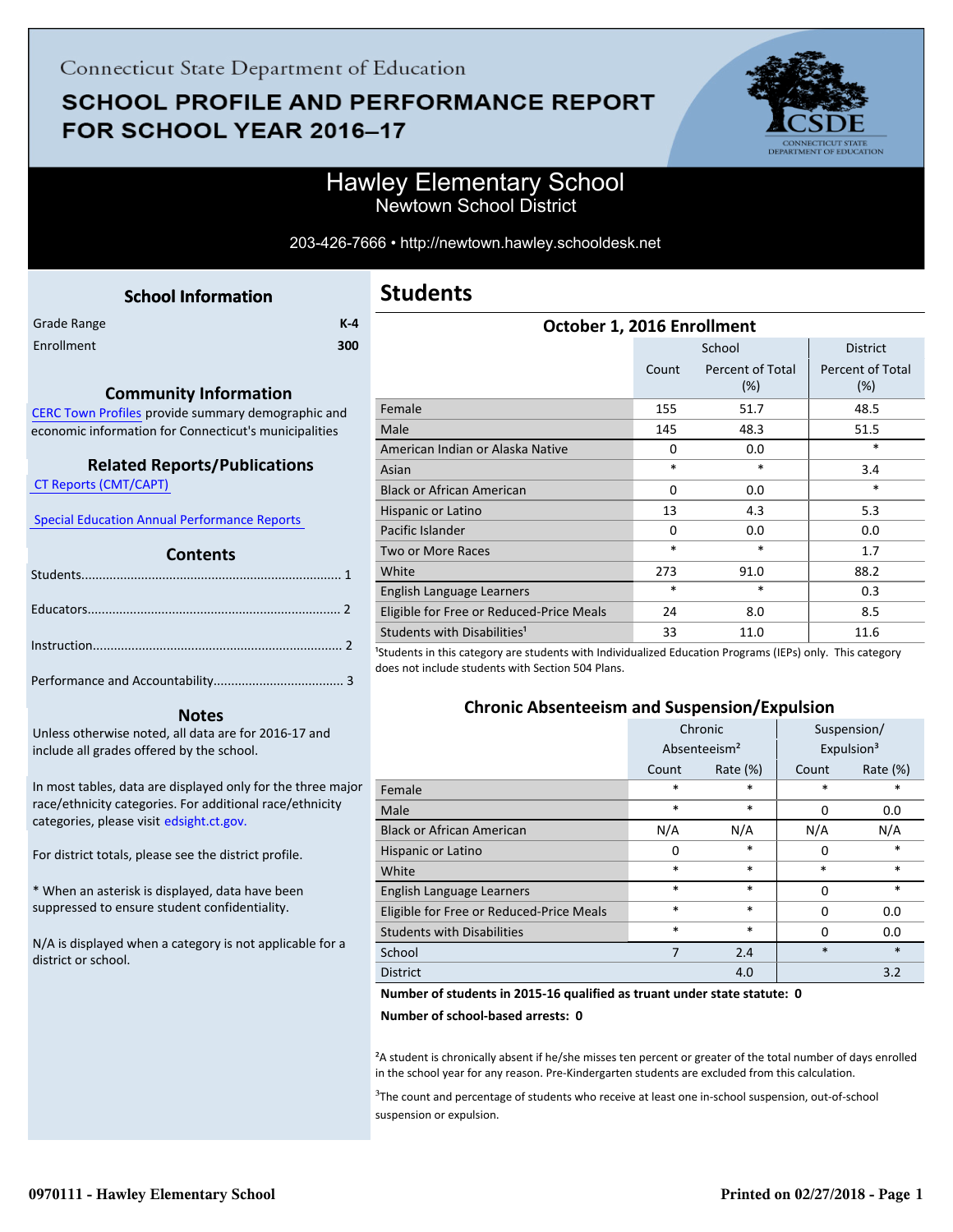# School Profile and Performance Report for School Year 2016-17 Hawley Elementary School Newtown School District

### **Educators**

| Full-Time Equivalent (FTE) <sup>1</sup> Staff |  |
|-----------------------------------------------|--|
|-----------------------------------------------|--|

|                                                           | <b>FTE</b> |
|-----------------------------------------------------------|------------|
| <b>General Education</b>                                  |            |
| <b>Teachers and Instructors</b>                           | 21.3       |
| Paraprofessional Instructional Assistants                 | 5.5        |
| <b>Special Education</b>                                  |            |
| <b>Teachers and Instructors</b>                           | 3.0        |
| Paraprofessional Instructional Assistants                 | 6.6        |
| <b>Administrators, Coordinators and Department Chairs</b> |            |
| School Level                                              | 2.0        |
| Library/Media                                             |            |
| Specialists (Certified)                                   | 1.0        |
| <b>Support Staff</b>                                      | 0.6        |
| Instructional Specialists Who Support Teachers            | 3.0        |
| Counselors, Social Workers and School Psychologists       | 1.0        |
| <b>School Nurses</b>                                      | 1.2        |
| Other Staff Providing Non-Instructional Services/Support  | 9.9        |

| <b>Educators by Race/Ethnicity</b>         |       |                         |                         |  |  |
|--------------------------------------------|-------|-------------------------|-------------------------|--|--|
|                                            |       | School                  | <b>District</b>         |  |  |
|                                            | Count | Percent of Total<br>(%) | Percent of Total<br>(%) |  |  |
| American Indian or Alaska<br><b>Native</b> | 0     | 0.0                     | 0.0                     |  |  |
| Asian                                      | 0     | 0.0                     | 1.2                     |  |  |
| <b>Black or African American</b>           | 0     | 0.0                     | 0.0                     |  |  |
| Hispanic or Latino                         | O     | 0.0                     | 0.0                     |  |  |
| Pacific Islander                           | O     | 0.0                     | 0.0                     |  |  |
| Two or More Races                          | O     | 0.0                     | 0.0                     |  |  |
| White                                      | 36    | 97.3                    | 97.5                    |  |  |

#### **Classroom Teacher Attendance, 2015-16**

|                                             | School | District |
|---------------------------------------------|--------|----------|
| Average # of FTE Days Absent Due to Illness | 7.2    | 9.2      |
| or Personal Time                            |        |          |

<sup>1</sup>In the full-time equivalent count, staff members working part-time in the school are counted as a fraction of full-time. For example, a teacher who works half-time in a school contributes 0.50 to the school's staff count.

# **Instruction and Resources**

| <b>School Schedule</b>                |     |                                  |          |
|---------------------------------------|-----|----------------------------------|----------|
| Days of Instruction                   | 183 | <b>School Hours for Students</b> |          |
| <b>Hours of Instruction Per Year</b>  |     | <b>Start Time</b>                | 09:05 AM |
| Grades 1-12 and Full-Day Kindergarten | 990 | End Time                         | 03:37 PM |
| Half/Extended Day Kindergarten        | N/A |                                  |          |

### **Students with Disabilities Who Spend 79.1 to** 100 Percent of Time with Nondisabled Peers<sup>3</sup>

|                              | Count  | Rate $(\%)$ |
|------------------------------|--------|-------------|
| Autism                       | $\ast$ | *           |
| <b>Emotional Disturbance</b> | $\ast$ | $\star$     |
| Intellectual Disability      | N/A    | N/A         |
| Learning Disability          | 8      | $\ast$      |
| Other Health Impairment      | $\ast$ | $\ast$      |
| <b>Other Disabilities</b>    | O      | 0.O         |
| Speech/Language Impairment   | $\ast$ | $\ast$      |
| School                       | 20     | 83.3        |
| <b>District</b>              |        | 76.6        |
|                              |        |             |

³Ages 6-21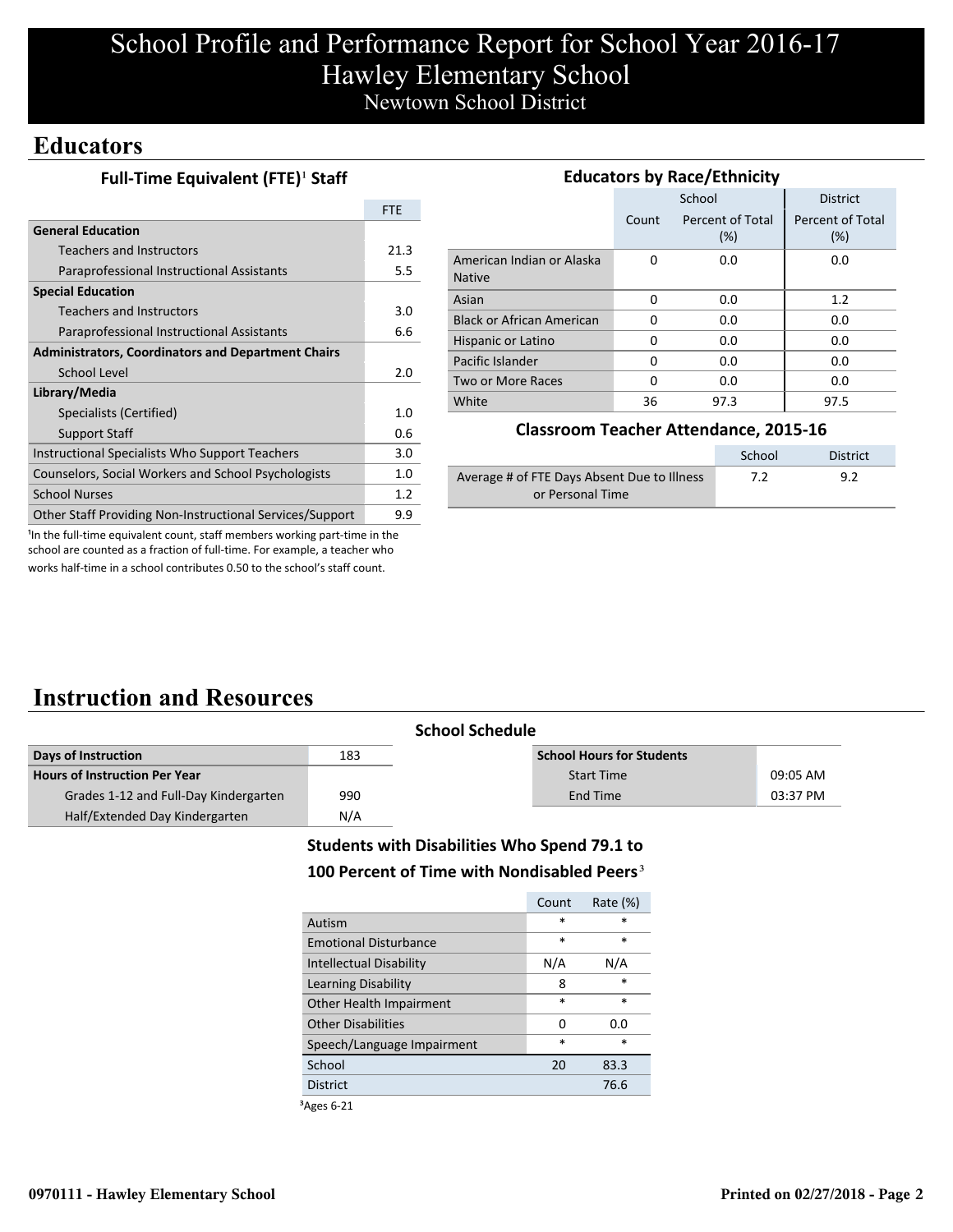# School Profile and Performance Report for School Year 2016-17 Hawley Elementary School Newtown School District

## **Performance and Accountability**

#### **School Performance Index (SPI)**

A School Performance Index (SPI) is the average performance of students in a subject area (i.e., ELA, Mathematics or Science) on the state summative assessments.The SPI ranges from 0-100. An SPI is reported for all students tested in a school and for students in each individual student group. Connecticut's ultimate target for an SPI is 75.

|                                              | <b>English Language Arts(ELA)</b> |            | <b>Math</b> |            | <b>Science</b> |            |
|----------------------------------------------|-----------------------------------|------------|-------------|------------|----------------|------------|
|                                              | Count                             | <b>SPI</b> | Count       | <b>SPI</b> | Count          | <b>SPI</b> |
| American Indian or Alaska Native             | 0                                 | N/A        | 0           | N/A        | 0              | N/A        |
| Asian                                        | $\ast$                            | $\ast$     | $\ast$      | *          | 0              | N/A        |
| <b>Black or African American</b>             | 0                                 | N/A        | 0           | N/A        | 0              | N/A        |
| Hispanic or Latino                           | 7                                 | $\ast$     | 7           | $\ast$     | $\Omega$       | N/A        |
| Native Hawaiian or Other Pacific Islander    | 0                                 | N/A        | $\mathbf 0$ | N/A        | $\mathbf 0$    | N/A        |
| <b>Two or More Races</b>                     | $\ast$                            | $\ast$     | $\ast$      | *          | 0              | N/A        |
| White                                        | 115                               | 81.1       | 114         | 76.7       | 0              | N/A        |
| English Language Learners                    | $\ast$                            | $\ast$     | $\ast$      | $\ast$     | 0              | N/A        |
| Non-English Language Learners                | $\ast$                            | $\ast$     | $\ast$      | $\ast$     | 0              | N/A        |
| Eligible for Free or Reduced-Price Meals     | 7                                 | $\ast$     | 7           | $\ast$     | 0              | N/A        |
| Not Eligible for Free or Reduced-Price Meals | 120                               | 80.8       | 119         | 77.0       | 0              | N/A        |
| <b>Students with Disabilities</b>            | 17                                | $\ast$     | 16          | $\ast$     | $\mathbf 0$    | N/A        |
| <b>Students without Disabilities</b>         | 110                               | 83.5       | 110         | 79.2       | 0              | N/A        |
| <b>High Needs</b>                            | 23                                | 64.0       | 22          | 62.3       | 0              | N/A        |
| Non-High Needs                               | 104                               | 83.9       | 104         | 79.6       | 0              | N/A        |
| School                                       | 127                               | 80.3       | 126         | 76.6       | 0              | N/A        |

### **National Assessment of Educational Progress (NAEP): Percent At or Above Proficient1**

|                        | <b>NAEP 2015</b> |         | <b>NAEP 2013</b> |  |  |
|------------------------|------------------|---------|------------------|--|--|
| <b>READING</b>         | Grade 4          | Grade 8 | Grade 12         |  |  |
| Connecticut            | 43%              | 43%     | 50%              |  |  |
| <b>National Public</b> | 35%              | 33%     | 36%              |  |  |
| <b>MATH</b>            | Grade 4          | Grade 8 | Grade 12         |  |  |
| Connecticut<br>41%     |                  | 36%     | 32%              |  |  |
| <b>National Public</b> | 39%              | 32%     | 25%              |  |  |

<sup>1</sup>NAEP is often called the "Nation's Report Card." It is sponsored by the U.S. Department of Education. This table compares Connecticut's performance to that of national public school students. Performance standards for state assessments and NAEP are set independently. Therefore, one should not expect performance results to be the same [across Smarter Balanced and NAEP. Instead, NAEP results are meant to](http://portal.ct.gov/-/media/SDE/Student-Assessment/NAEP/ct_naep_2015_results_by_performance_level.pdf?la=en) complement other state assessment data. To view student subgroup performance on NAEP, click here.

### **Physical Fitness Tests: Students Reaching Health Standard**²

|                      | Percent of Students by Grade <sup>3</sup> (%) |      |      |      | <b>All Tested Grades</b> |             |
|----------------------|-----------------------------------------------|------|------|------|--------------------------|-------------|
|                      | 4                                             | 6    | 8    | 10   | Count                    | Rate $(\%)$ |
| Sit & Reach          | 96.8                                          | N/A  | N/A  | N/A  | 63                       | 96.8        |
| Curl Up              | 98.4                                          | N/A  | N/A  | N/A  | 63                       | 98.4        |
| Push Up              | 90.5                                          | N/A  | N/A  | N/A  | 63                       | 90.5        |
| Mile Run/PACER       | 81.0                                          | N/A  | N/A  | N/A  | 63                       | 81.0        |
| All Tests - School   | 71.4                                          | N/A  | N/A  | N/A  | 63                       | 71.4        |
| All Tests - District | 79.4                                          | 79.4 | 56.8 | 72.5 |                          | 71.3        |

 $2$ The Connecticut Physical Fitness Assessment (CPFA) is administered to all students in Grades 4, 6, 8 and 10. The health-related fitness scores gathered through the CPFA should be used to educate and motivate children and their families to increase physical activity and develop lifetime fitness habits.

<sup>3</sup>Only students assessed in all four areas are included in this calculation.